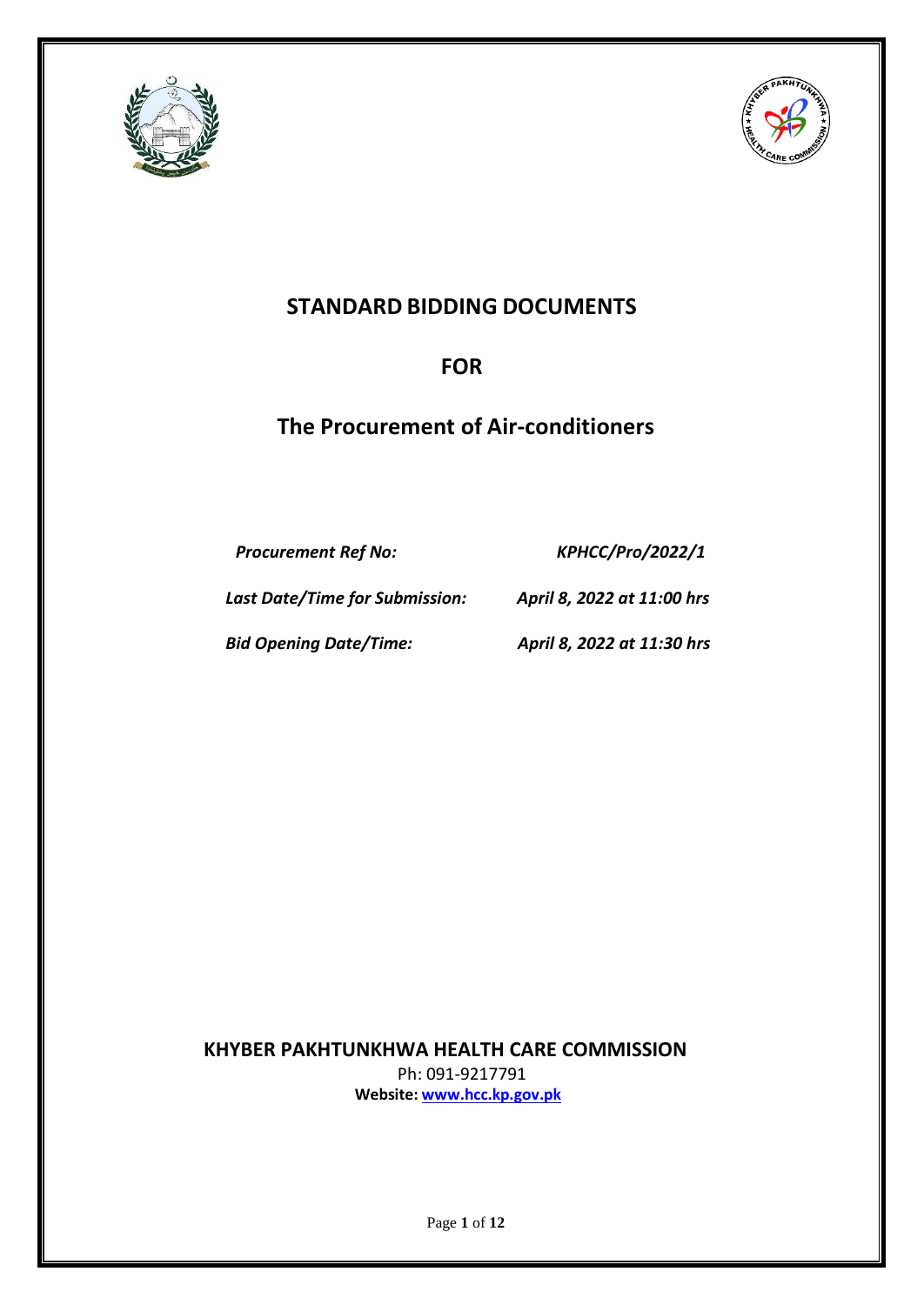Note: The prospective bidders are expected to examine the Bidding Documents carefully, including all Instructions, Terms & Conditions and Specifications etc. Failure to furnish all information required by the Bidding documents or submission of a Bid not substantially responsive to the Bidding Documents in every respect would result in the rejection of the Bid.

| S.No           | <b>Contents</b>                             |  |
|----------------|---------------------------------------------|--|
| $\mathbf{1}$   | Introduction                                |  |
| $\overline{2}$ | <b>Instruction To Bidders</b>               |  |
| 3              | <b>Eligibility Criteria</b>                 |  |
| 4              | <b>General Conditions</b>                   |  |
| 5              | <b>Invitation for Bids</b>                  |  |
| 6              | <b>Bid Security</b>                         |  |
| $\overline{7}$ | <b>Bid Validity</b>                         |  |
| 8              | Statement of Requirement with Specification |  |
| 9              | Special Conditions of the contract          |  |
| 10             | <b>Evaluation Criteria</b>                  |  |
| 11             | Blacklisting of Defaulted Bidder/Contractor |  |
| 12             | <b>Redressing of Grievances</b>             |  |
| 13             | <b>Award of Contract</b>                    |  |
| 14             | Payment                                     |  |
| 15             | <b>Term &amp; Conditions</b>                |  |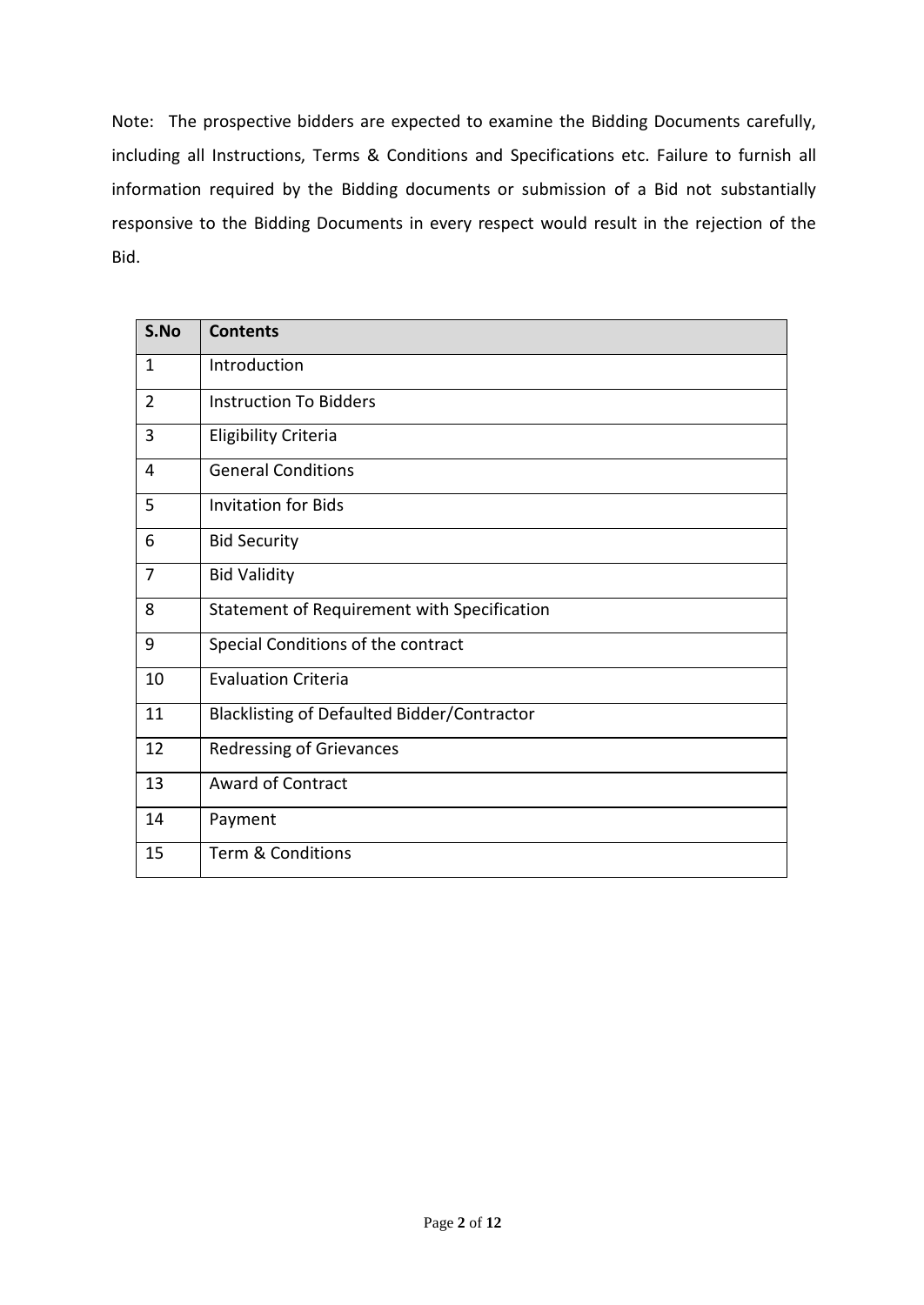## **1. INTRODUCTION:**

Khyber Pakhtunkhwa Health Care Commission invites sealed bids from the Manufacturers, Importers & Authorized Dealers for the supply of Air-Conditioners through Open Competitive Bidding under rule 6(2) (a) "Single Stage Two Envelope" bidding procedures of Khyber Pakhtunkhwa Public Procurement of Goods Works & Services Rules 2014.

| <b>Tender Opening</b>        | Date                      |
|------------------------------|---------------------------|
| <b>Bid Security</b>          | 2% of the total bid value |
| <b>Method of Procurement</b> | Single stage Two Envelope |

## **2. INSTRUCTIONS TO BIDDERS:**

- $\checkmark$  This Bidding procedure will be conducted in light of Khyber Pakhtunkhwa Public Procurement Regulatory Authority (KPPRA) Laws, Rules made there under along with Standard Bidding Documents.
- $\checkmark$  Both Technical Bid and Financial Bid must be submitted in two separate sealed inner envelops marked "1-Technical Bid" and "2-Financial Bid" which should be packed in one outer sealed envelope.
- The technical bids will be opened on **April 8, 2022 at 11:30 AM in** presence of the bidders/representatives who choose to attend while the financial bids will be opened later on after the evaluation of technical bids. Financial bids of only technically qualified responsive bidders will be opened while the financial bids of technically unqualified bidders will be returned unopened.
- $\checkmark$  Any bid received after the deadline shall not be entertained and shall be returned unopened to the Bidder.
- $\checkmark$  All the bidders are required to provide annexure wise complete requisite documents with qualification as prescribed under the rules.
- $\checkmark$  The bid should be complete in all respect and must be signed by the bidder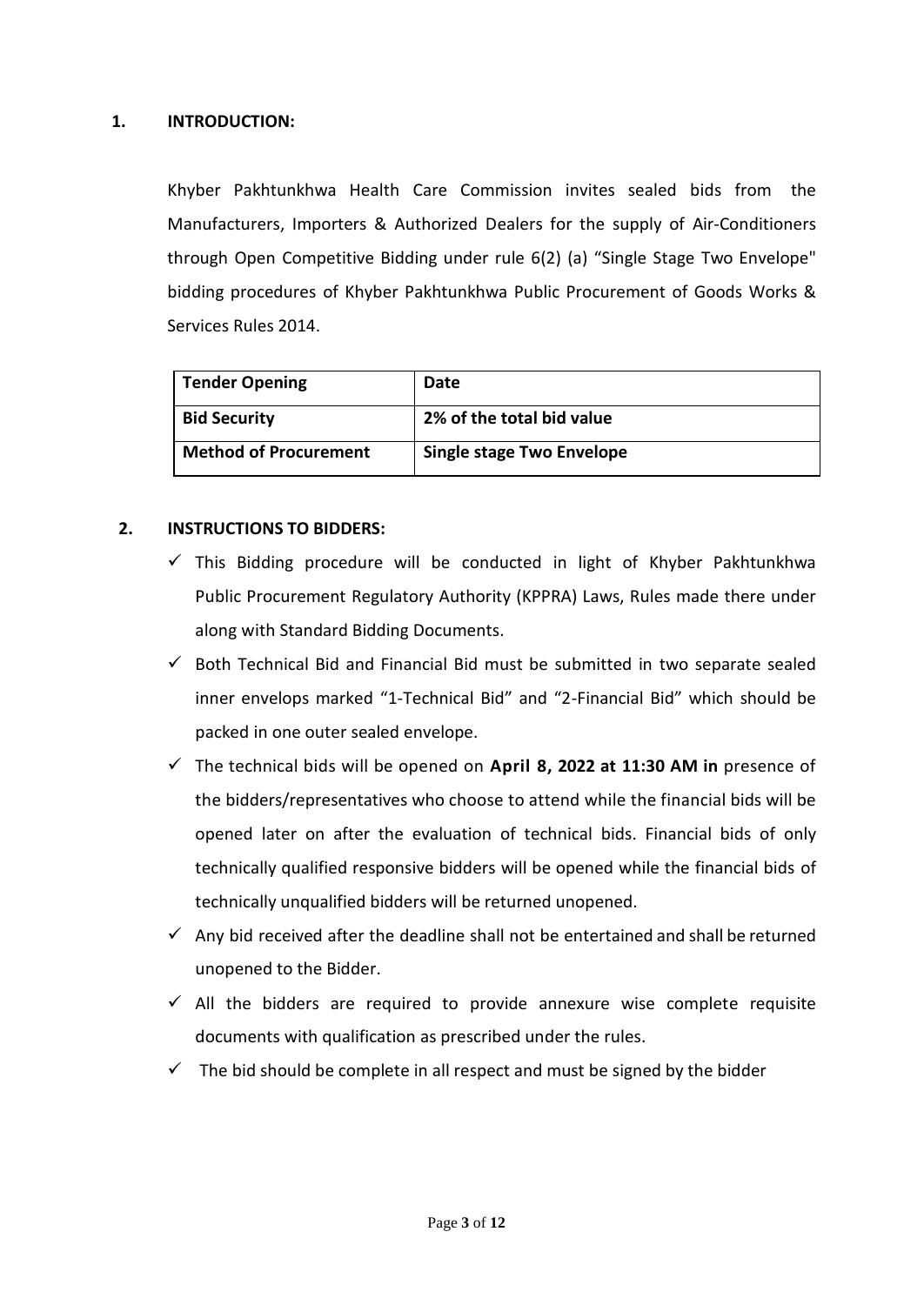- $\checkmark$  All prices quoted must be in Pak Rupees (PKR) and should include all applicable taxes. If not specifically mentioned in the Quotation, it will be presumed that the prices include all the taxes levied by the government.
- $\checkmark$  Bidders are essentially required to provide correct and latest postal/email/web addresses, phone/mobile/fax numbers for active and timely communication.
- $\checkmark$  For any query, clarification regarding Standard Bidding Documents, the applicants may send a written request at least one day prior to the deadline/bid opening date.
- $\checkmark$  Any bid, not received as per terms and conditions laid down in the SBDs shall be ignored.
- $\checkmark$  No offer shall be considered, if:
	- a) Received without earnest money;
	- b) It is received after the date and time fixed for its receipt;
	- c) The tender document and the bid is unsigned;
	- d) The offer is ambiguous;
	- e) The offer is conditional i.e. advance payment, or currency fluctuations etc.;
	- f) The offer is from blacklisted firm in any Federal/Provincial Government/ Department:
- $\checkmark$  Usage of correction fluid & corrections are strictly prohibited unless duly initialed.
- $\checkmark$  Any erasing/cutting etc. appearing on the offer, must be properly signed by the person signing the tender.
- $\checkmark$  Bids will be rejected if the Bid is in some way connected with bids submitted under names different from his own.
- $\checkmark$  Any direct or indirect effort by a bidding firm to influence the committee during the process of selection of a bidder or award of contract, shall lead to rejection of its bid.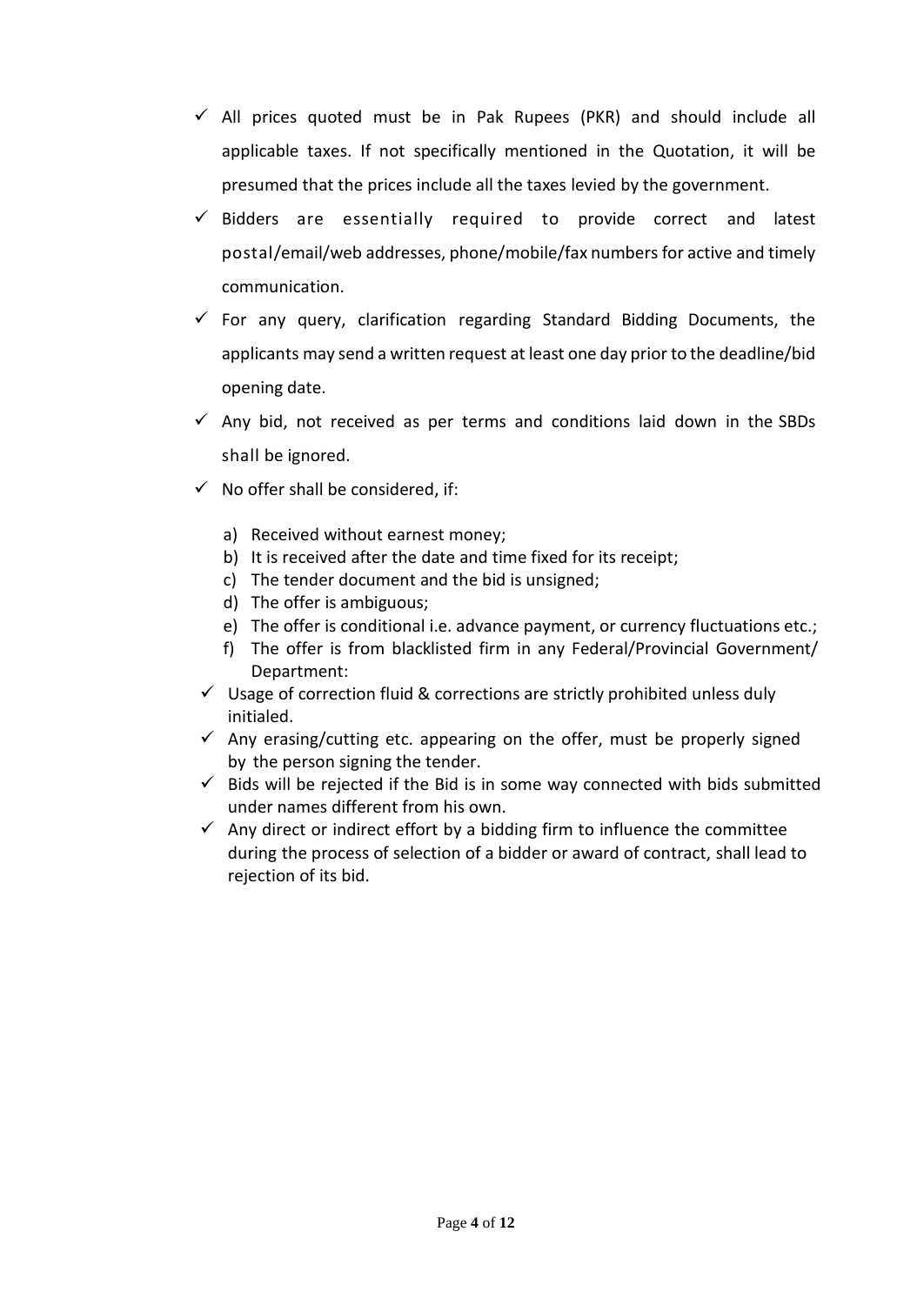## **3. ELIGIBILITY CRITERIA:**

Bidders must give compliance to the below mentioned clauses as these are mandatory to being eligible for the bidding process. Relevant certificates must be attached.

- i. The bidder must be registered with Income/Sales Tax Department. NTN having KP Professional tax.
- ii. The bidder must have relevant experience in providing similar equipment to government for a minimum of 3 years. Documentary proofs must be attached with technical proposal.
- iii. The bidder shall provide an undertaking that the bidder has not been declared black listed by any institution duly attested by Oath Commissioner/Notary public and that 2% Call Deposit is attached with the Financial Proposal.
- iv. Bidders shall not be eligible to bid if they are under a declaration of Ineligibility for corrupt and fraudulent practicesissued by any government organization in accordance with the Section 44(1) KPPRA Rules 2014.
- v. Bidders shall not be eligible if the bidder provides details concerning his qualifications as false/incorrect or incomplete.

# **4. GENERAL CONDITIONS: -**

- a. This Office shall evaluate the proposal as per evaluation criteria set out in these SBDs.
- b. Alternative bid via single bid shall not be considered and shall be rejected.
- c. At any time prior to the deadline for submission of bids, Khyber Pakhtunkhwa Health Care Commission, whether at its own initiative or in response to a clarification requested by a prospective Bidder, can modify the bidding documents by addendum. However, after bid opening no alteration in bid documents shall be allowed.
- d. If a bid is not substantially responsive, it will be rejected for the said bidding.
- e. The Department reserves the right to accept or reject any or all of the bids under Rule 47 of KPPRA Rules, 2014.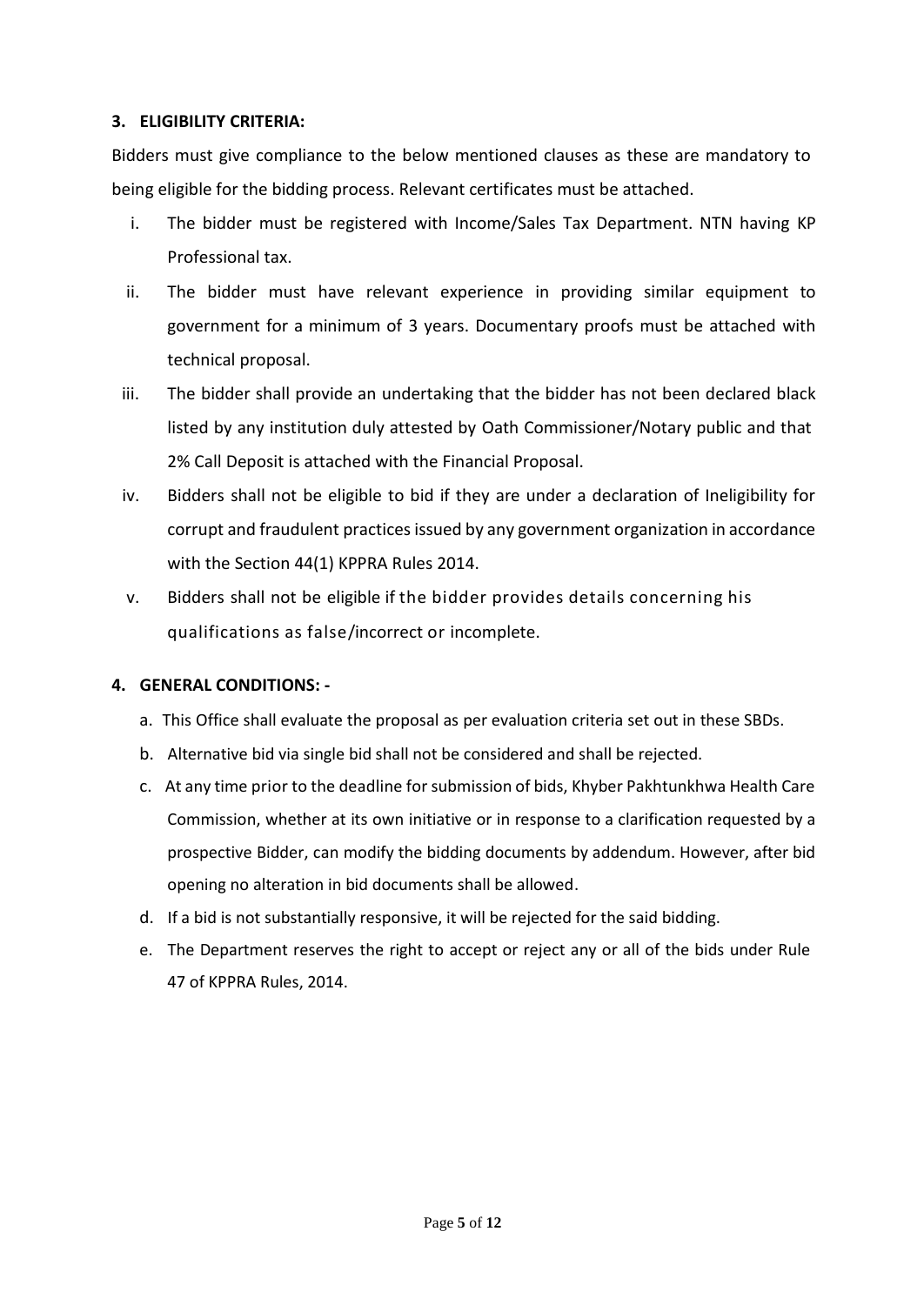#### **5. INVITATION FOR BIDS**

Khyber Pakhtunkhwa Health Care Commission invites sealed tenders under National Competitive Bidding for the procurement of Air-Conditioners for the year (2021-23), under rule 6(2)(b) *"single stage two envelope procedure"* of KPPRA Rules 2014, from manufacturers, importers & authorized dealers registered with Sales Tax and Income Tax department.

The bidders are required to submit bid security  $\omega$  2% of the quoted price in shape of Call Deposit Receipt (CDR- Original), which shall be submitted from the account of the firm/bidder/contractor who submits the bid in favor of **KP Health Care Commission.**

The bidding documents complete in all respect must reach the undersigned by 11:00 AM on **April 8 2022**, which will be opened at **11:30 hrs** on the same day in KP Health Care Commission in the presence of the Purchase Committee and the bidders/representatives who choose to attend.

KP Health Care Commission reserves the right to reject any or all the bids as per provisions contained in Rule 47 of KPPRA Rules 2014.

#### **6. BID SECURITY**

Bid security @ 2% of the bid Value in shape of Call Deposit Receipt drawn in favor of **"KP Health Care Commission"** should be kept sealed in the financial proposal. An affidavit is mandatory in the technical bid that bid security is placed in the financial proposal.

The bid security may be forfeited:

- 1) If a Bidder withdraws its bid during the period of bid validity specified by the Bidder on the Bid Form; or
- 2) In the case of a successful Bidder, if the Bidder fails to sign the contract

## **7. BID VALIDITY**

- i. The Bids shall be valid up to 30 May 2022
- ii. In exceptional circumstances, after recoding the reasons, the Director Operations

may solicit the Bidder's consent to an extension for the period of validity for which reasons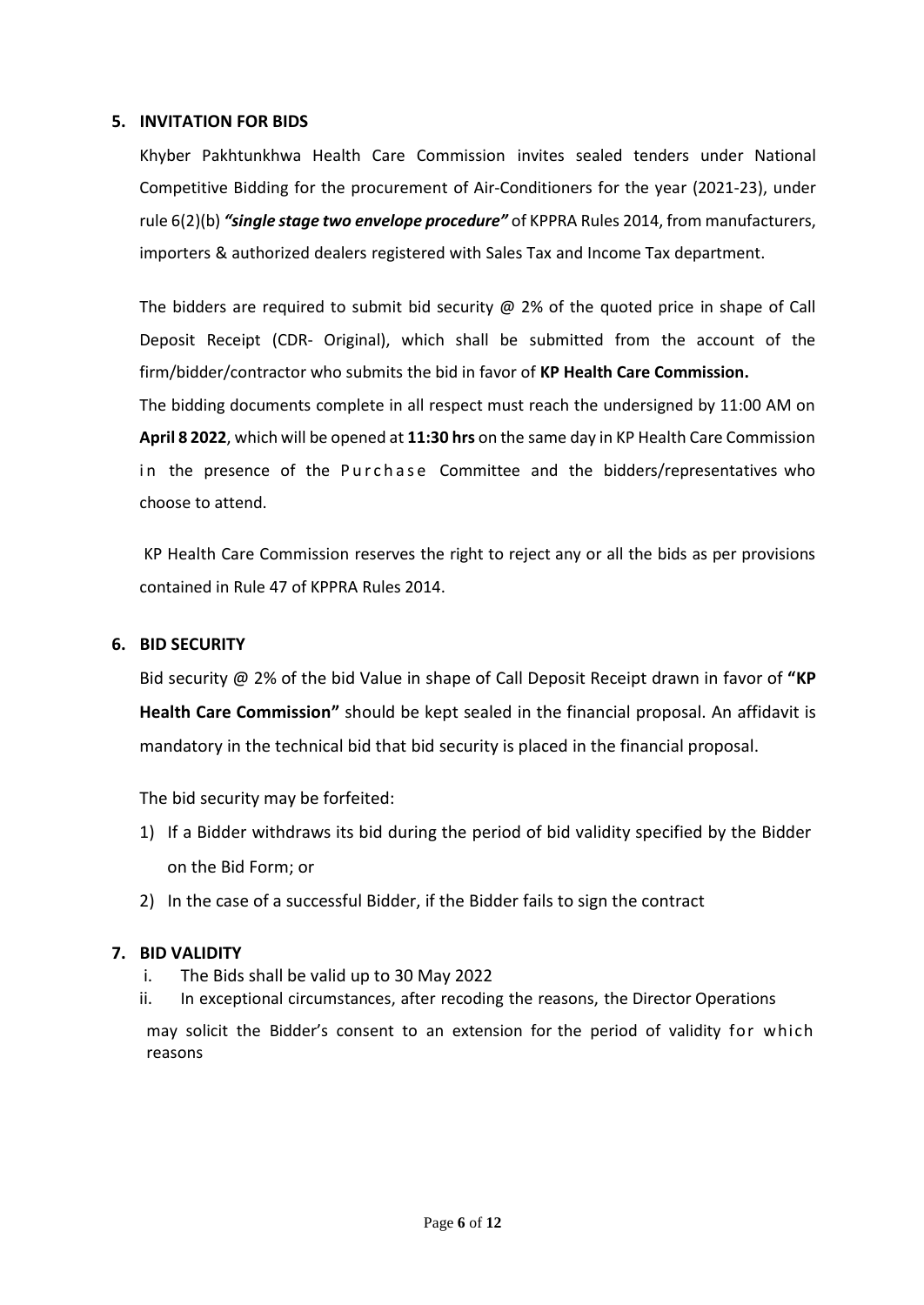shall be recorded in writing. The request and the responses thereof shall be made in writing. The bid security provided shall also be suitably extended. A bidder may refuse the request without forfeiting its bid security. A bidder granting the request will not be required nor permitted to modify its bid, except as provided in the bidding document.

# **8. STATEMENT OF REQUIREMENT WITH SPECIFICATIONS**

# **05 Air-Conditioners**

| S.NO | <b>SPECIFICATIONS</b>                                                              | OTY |
|------|------------------------------------------------------------------------------------|-----|
|      | DC Inverter/Split Air Conditioner (Hot & Cold)<br>Capacity - 18,000 BTU or 1.5 Ton |     |
|      | DC Inverter/Split Air Conditioner (Hot & Cold)<br>Capacity - 24,000 BTU or 2 Tons  |     |

# **9. SPECIAL CONDITIONS OF THE CONTRACT**

If any of the given specifications/parameters do not meet the required specifications, their offer will not be considered and shall summarily be rejected.

In case of a successful bidder, who repudiates the contract or fails to furnish contract and as the case may be shall proceed for blacklisting and the work order will be placed to the next successful bidder or from the alternative sources at the cost/risk of the concerned firm.All bidders shall comply with code of ethics formulated by KPPRA.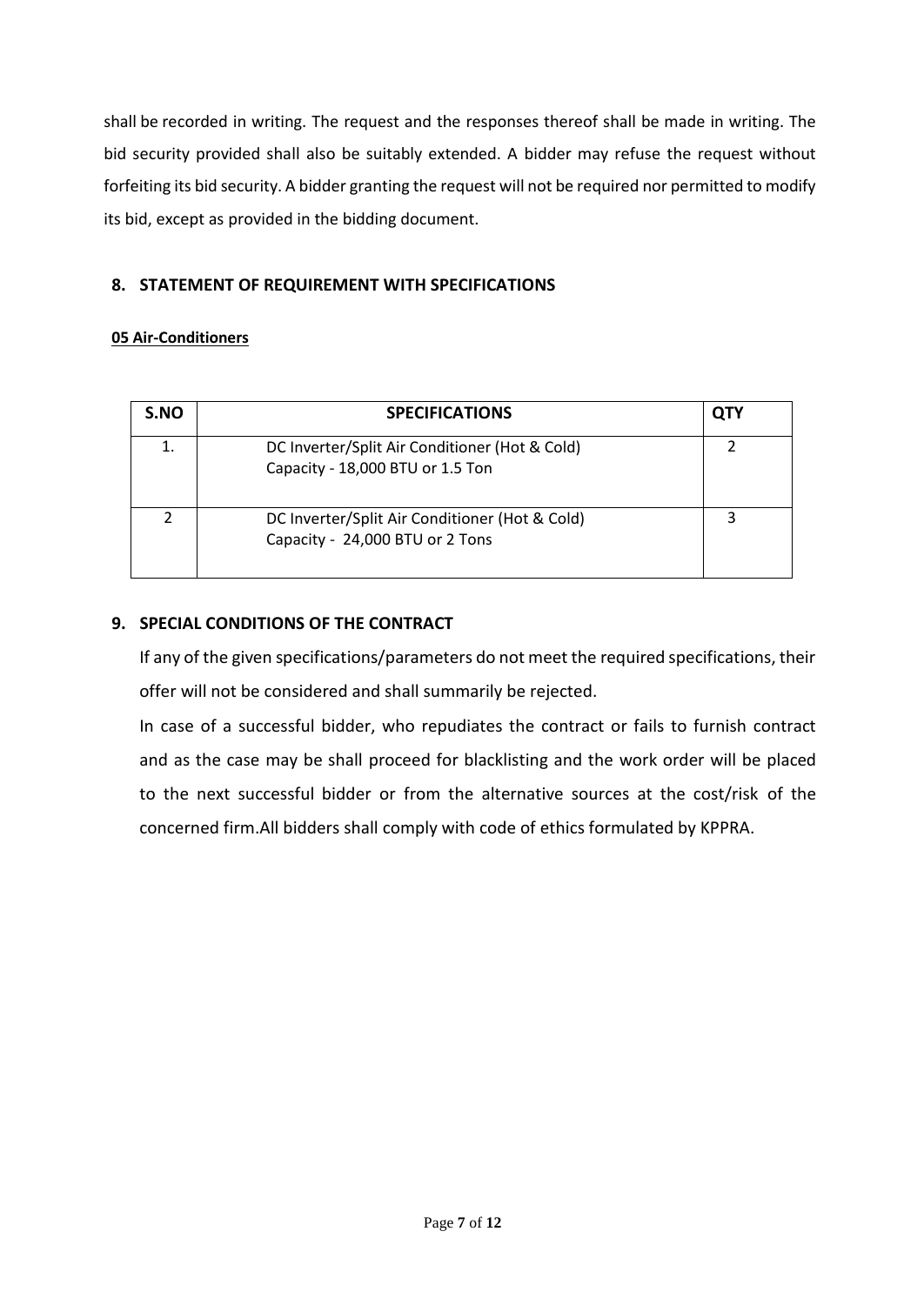## **10. EVALUATION CRITERIA FOR PROCUREMENT OF ACs**

| S#             | Parameters                                               | Sub-Parameters                                                                                                                                                                                                                                                                                                                                                            | Marks                    |
|----------------|----------------------------------------------------------|---------------------------------------------------------------------------------------------------------------------------------------------------------------------------------------------------------------------------------------------------------------------------------------------------------------------------------------------------------------------------|--------------------------|
| $\mathbf{1}$   | Specifications                                           |                                                                                                                                                                                                                                                                                                                                                                           | 40                       |
|                |                                                          | Full compliance with the required specifications as per<br>Statement of Requirement (Up to a maximum of three<br>Minor deviations may be accommodated subject to the<br>condition that main function and performance of the<br>equipment in any aspect would not be adversely affected,<br>however, four marks will be deducted for each deviation,<br>maximum 12 marks). | 40                       |
| $\overline{2}$ | Legal Requirements                                       |                                                                                                                                                                                                                                                                                                                                                                           | 5                        |
|                |                                                          | Sales Tax Registration Certificate<br><b>NTN Registration Certificate</b><br>Manufacturers Authorization/ partnership deed with                                                                                                                                                                                                                                           | Mandatory<br>Mandatory   |
|                |                                                          | Manufacturer                                                                                                                                                                                                                                                                                                                                                              | Mandatory                |
|                |                                                          | On Active Tax Payers List of FBR                                                                                                                                                                                                                                                                                                                                          | Mandatory                |
|                |                                                          | Registration/Incorporation/Business Certificate                                                                                                                                                                                                                                                                                                                           | Mandatory                |
|                |                                                          | Affidavit on judicial stamp paper to the effect that the<br>respective bidder is not blacklisted and rendered ineligible<br>for corrupt and fraudulent practices by any Government<br>(Federal, Provincial or Local) or a public sector organization.                                                                                                                     | Mandatory                |
|                |                                                          | Warranty Period one year both with spare parts and<br>services from the date of successful installation                                                                                                                                                                                                                                                                   | Mandatory                |
|                |                                                          | Most recent Sales Tax Return from FBR                                                                                                                                                                                                                                                                                                                                     | 3                        |
|                |                                                          | Annual turnover (Rs.10 Million) latest Audit Report                                                                                                                                                                                                                                                                                                                       | $\overline{2}$           |
| $\overline{3}$ | <b>Relevant Experience</b>                               |                                                                                                                                                                                                                                                                                                                                                                           | 10                       |
|                | Market Experience of<br>quoted brand/product             | i.<br>$1 - 2$ years<br>$3 - 5$ years<br>ii.<br>Above 5 years<br>iii.                                                                                                                                                                                                                                                                                                      | $\overline{2}$<br>4<br>4 |
| $\overline{4}$ | Past performance                                         | Major institutions served                                                                                                                                                                                                                                                                                                                                                 | 10                       |
|                | Past Performance                                         | Satisfactory Reports of the quoted equipment from at least<br>5 departments. 2 marks for each satisfactory report                                                                                                                                                                                                                                                         | 10                       |
| 5              | <b>Networking &amp; Uptime</b>                           |                                                                                                                                                                                                                                                                                                                                                                           | 3                        |
|                | Supplier's office for<br>maintenance and 24/7<br>support | Availability of workshop in Peshawar                                                                                                                                                                                                                                                                                                                                      | 3                        |
| 6              | <b>Testing &amp; Calibration</b><br>Equipment            | Spare Parts readily available in Stock                                                                                                                                                                                                                                                                                                                                    | $\overline{2}$           |
|                | <b>Total Marks</b><br><b>Qualifying Marks</b>            |                                                                                                                                                                                                                                                                                                                                                                           | 70<br>49                 |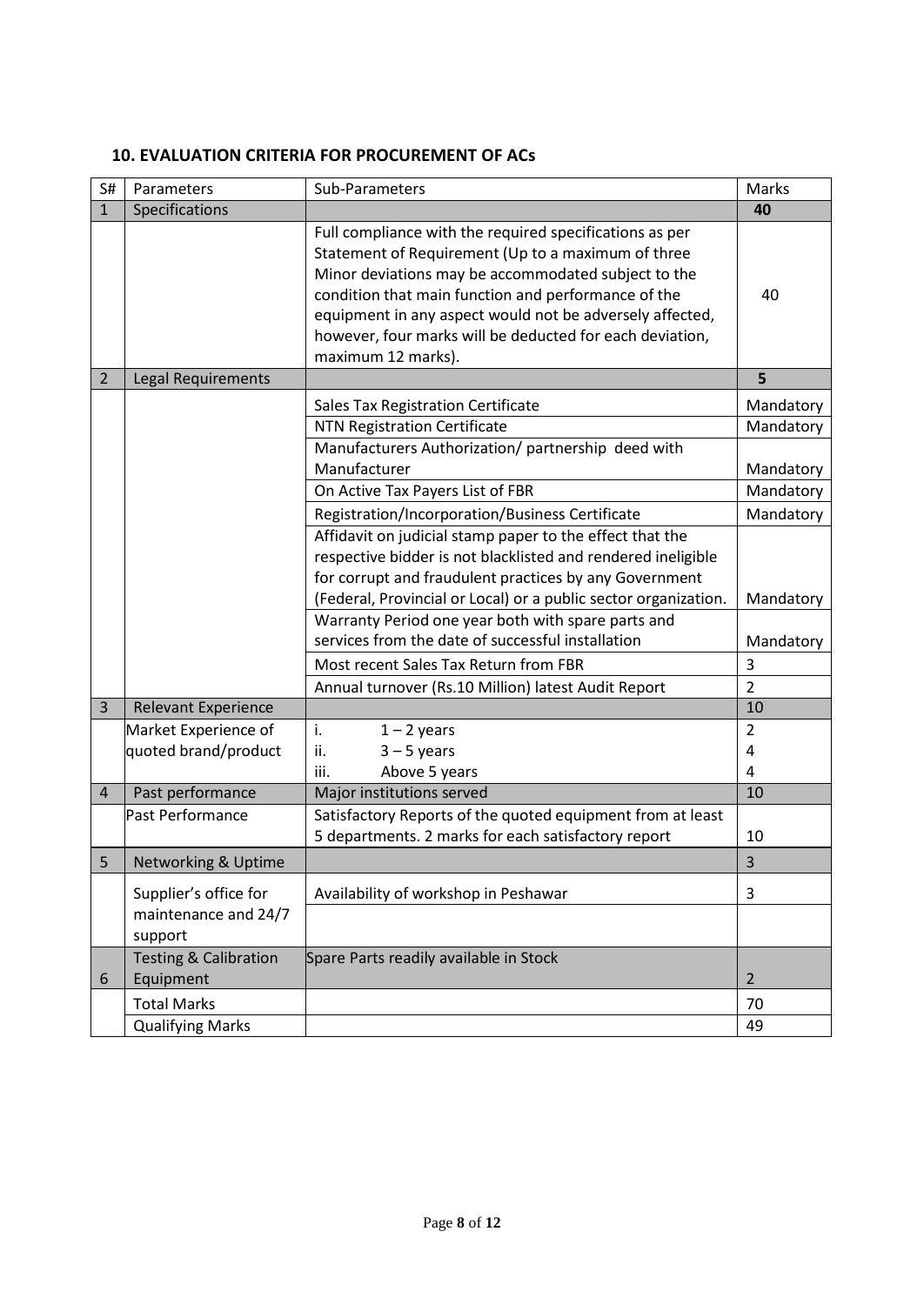#### **FINANCIAL MARKS CRITERIA:**

## **Total Marks (Technical Criteria + Financial Criteria): 100**

The bidders achieving a minimum qualifying score in the technical evaluation will be declared technically qualified. Financial bids of only technically qualified bidders will be opened publically and will be announced by the procuring entity. The financial bids of technically disqualified bidders will be returned un-opened to the respective bidders. Merit Point system/Total scoring criteria on the basis of **70:30** will be used and contract will be awarded to best evaluated bid under section 2 I (i) of KPPRA Act 2012.

**Note:** The Procuring entity reserves the right to visit the bidder's premises/warehouse or ask for demonstration of the quoted product by the team of experts to verify the information/details mentioned by their offers/bids, if deem necessary.

| <b>CRITERIA</b>        | <b>MARKS</b> |
|------------------------|--------------|
| <b>Technical Marks</b> | 70           |
| <b>Financial Marks</b> | 30           |

# **11. BLACKLISTING OF DEFAULTED BIDDER/CONTRACTOR**

# **Conditions for Blacklisting of Defaulted Bidder/Contractor under rule 44 of KPPRA Rules**

**2014**

The following are the events which would lead to initiate (Rule 44 of KPPRA Rules 2014)

blacklisting/debarment process;

- $\checkmark$  Consistent failure to provide satisfactory performances.
- $\checkmark$  Found involved in corrupt/fraudulent practices.
- $\checkmark$  Abandoned the place of work permanently

## **Conditions for debarment of Defaulted Bidder/Contractor**

Failure or refusal to;

- $\checkmark$  Accept Purchases Order / Services order terms;
- $\checkmark$  Make supplies as per specifications agreed:
- $\checkmark$  Fulfill contractual obligations as per contract
- $\checkmark$  Non execution of work as per terms & condition of the contract.
- $\checkmark$  Any unethical or unlawful professional or business behavior detrimental to good conduct and integrity of the public procurement process.
- $\checkmark$  Persistent and intentional violation of important conditions of contract.
- $\checkmark$  Non-adherence to quality specifications despite being importantly pointed out.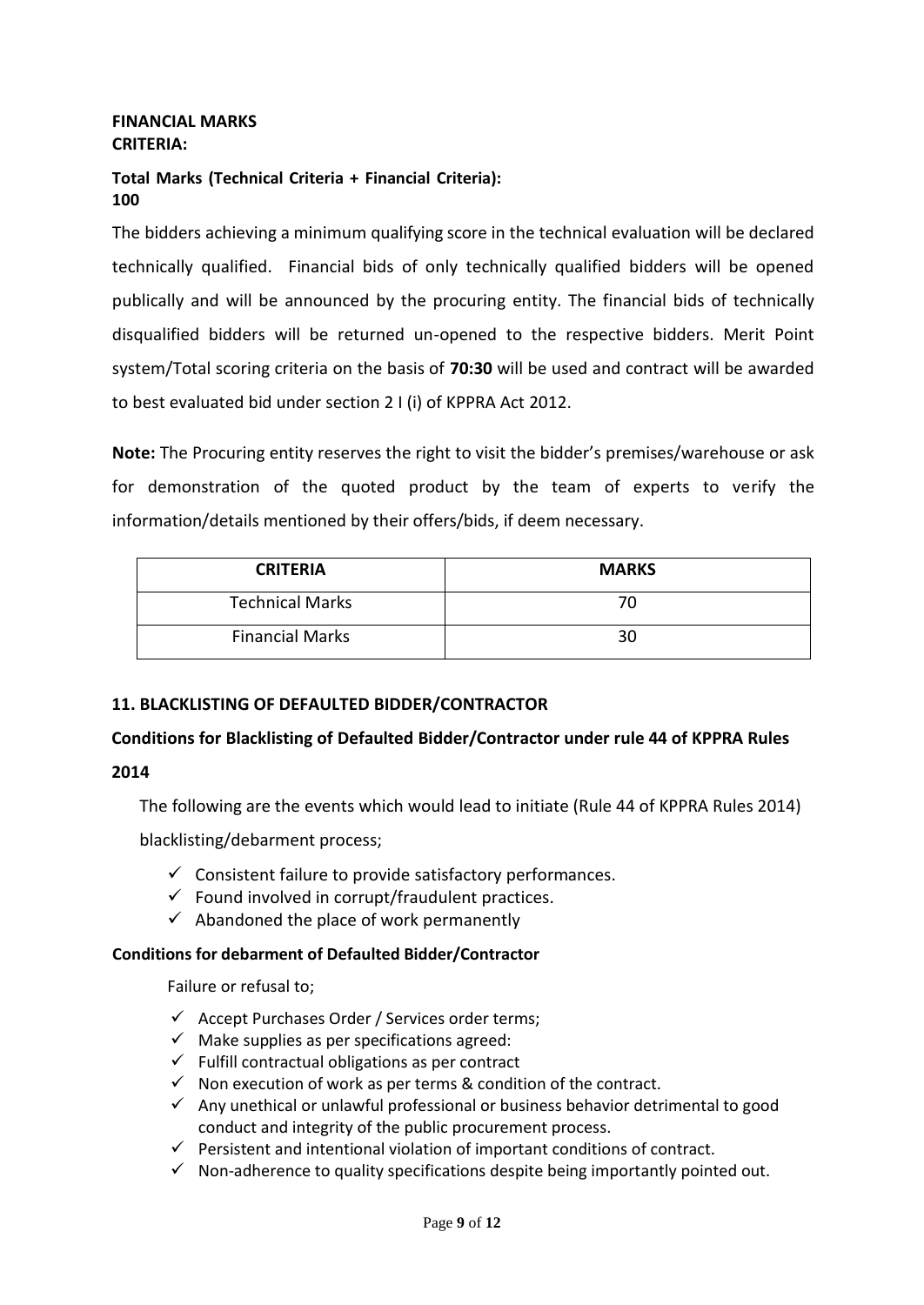Security consideration of the State i.e., any action that jeopardizes the security of the State or good repute of Khyber Pakhtunkhwa Health Care Commission, Peshawar.

## **Procedure for blacklisting and debarment**

- i. Competent Authority of Khyber Pakhtunkhwa Health Care Commission, Peshawar may on information, or on its own motion, issue show cause notice to the bidder.
- ii. The show cause notice shall contain the statement of allegation against the bidder.
- iii. The bidder will be given maximum of seven days to submit the written reply of the show cause notice.
- iv. In case the bidder fails to submit written reply within the requisite time, the competent authority may proceed forth with ex-parte against the bidder.
- v. Direct to issue notice of personal hearing to the bidder/ authorized representative of the bidder and Khyber Pakhtunkhwa Health Care Commission shall decide the matter on the basis of available record and personal hearing, if availed.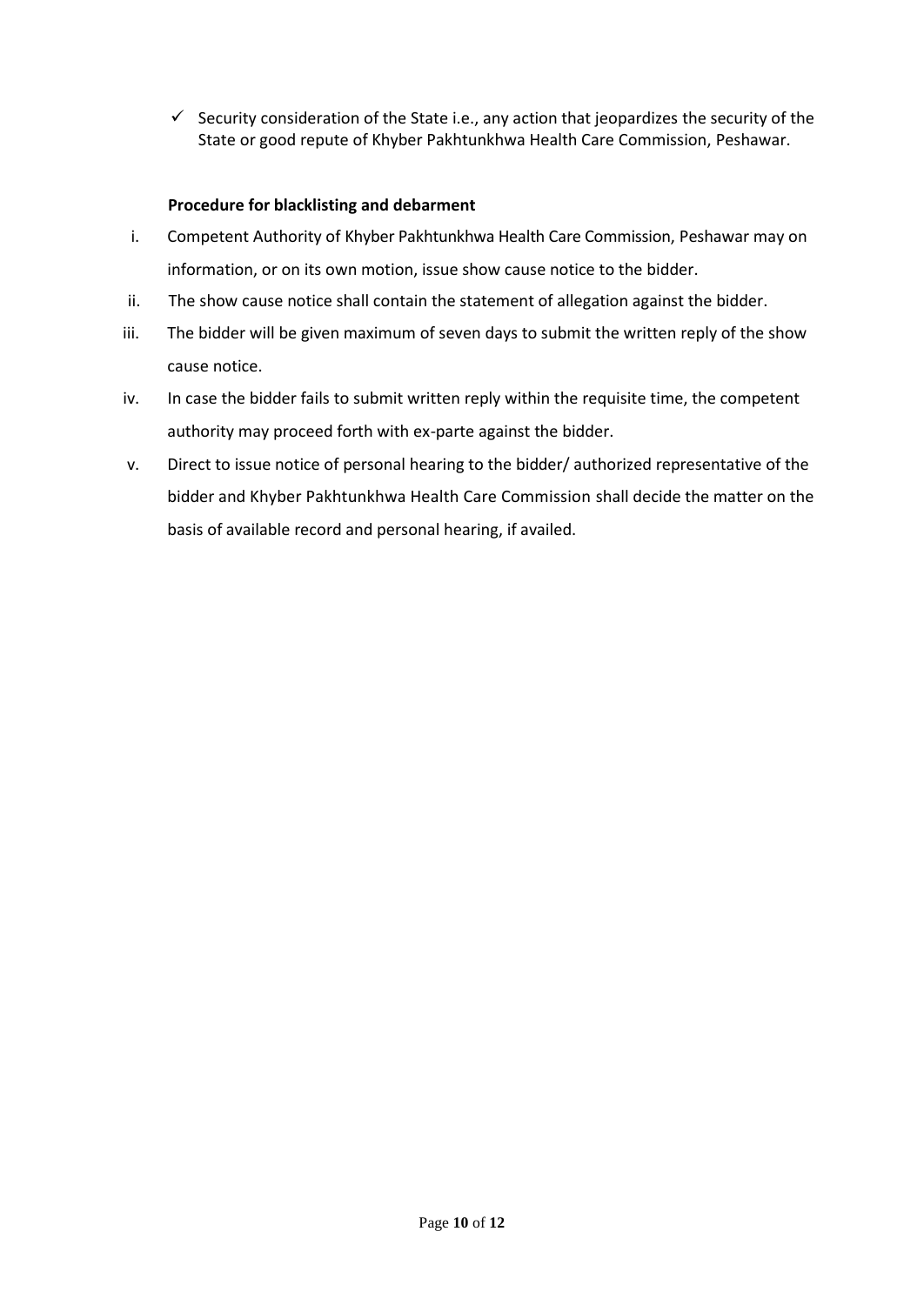- vi. Khyber Pakhtunkhwa Health Care Commission shall decide the matter within thirty days from the initiation of proceedings.
- vii. The order of Khyber Pakhtunkhwa Health Care Commission shall be communicated to the bidder by indicating reasons.
- viii. The order past as above shall be duly conveyed to the KPPRA and defaulting bidder within three days of passing order.
- ix. The duration of debarment may vary up to five years depending upon the nature of violation.

## **12. Redressing of Grievances**

- i. The purchaser shall constitute a committee comprising of disagreed & notified by the Khyber Pakhtunkhwa Health Care Commission proper powers and authorizations to address the complaints of bidders that may occur prior to the entry into force of the procurement contract.
- ii. Any bidder feeling aggrieved by any act of the purchaser after the submission of his bid may lodge a written complaint concerning his grievances not later than 03 days after the announcement of the bid evaluation report.
- iii. The grievance redressal committee shall investigate and decide upon the complaint within 06 days of the receipt of the complaint. The report along with the decision shall be forwarded to the purchaser officer within the prescribed period.
- iv. Mere fact of lodging of a complaint shall not warrant suspension of the procurement process.

## **13. Award of Contract:**

Contracts shall be confirmed through a written agreement signed by the successful bidder and the Khyber Pakhtunkhwa Health Care Commission duly attested by the Oath Commissioner/Notary Public.

## **14. Payment:**

v. The payment will be made 100% after successful installation and inspection of the requisite items and all other works describe in the contract.